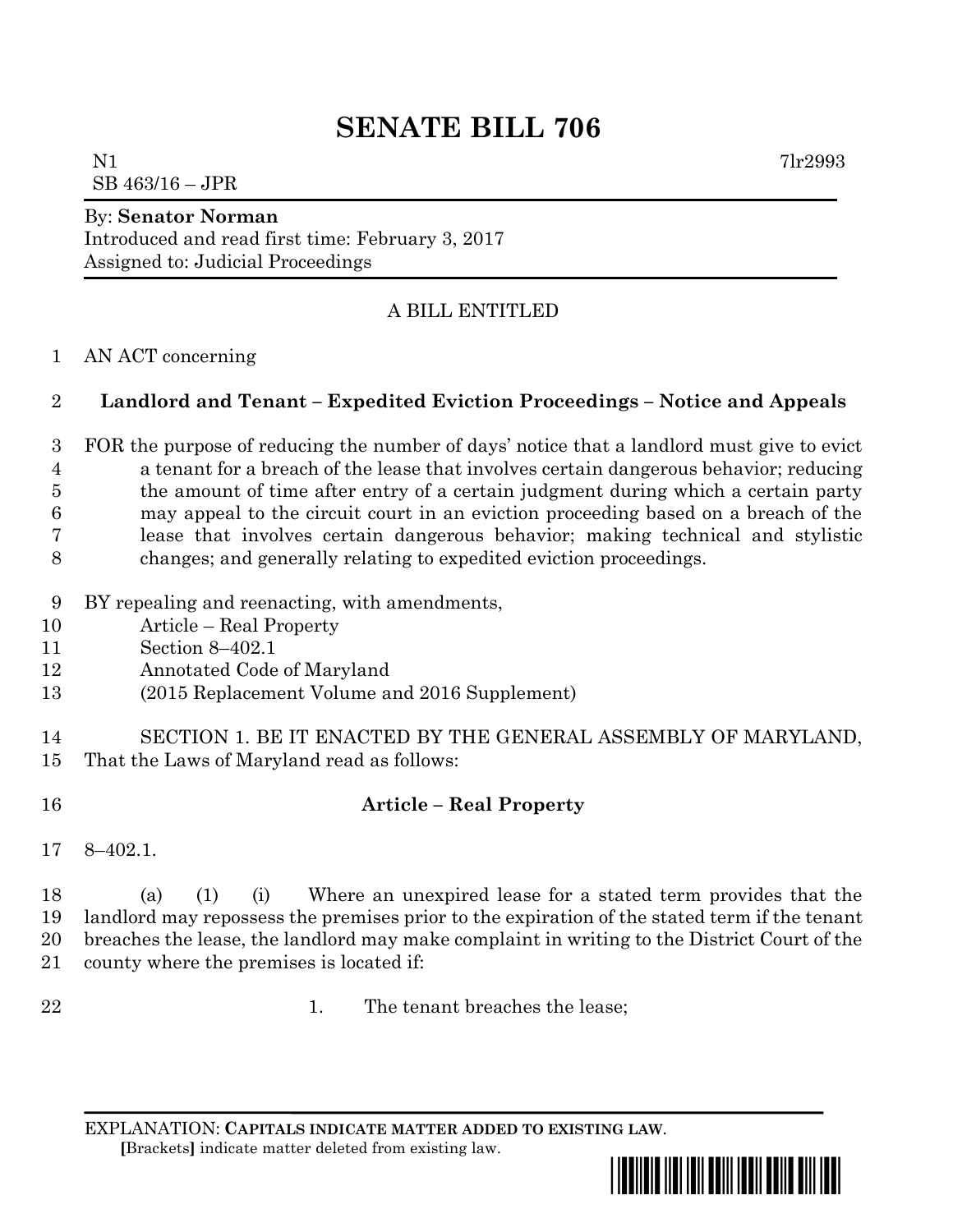#### **SENATE BILL 706**

 2. A. The landlord has given the tenant 30 days' written notice that the tenant is in violation of the lease and the landlord desires to repossess the leased premises; or

 B. The breach of the lease involves behavior by a tenant or a person who is on the property with the tenant's consent, which demonstrates a clear and imminent danger of the tenant or person doing serious harm to themselves, other tenants, the landlord, the landlord's property or representatives, or any other person on the property and the landlord has given the tenant or person in possession **[**14**] 5** days' written notice that the tenant or person in possession is in violation of the lease and the landlord desires to repossess the leased premises; and

 3. The tenant or person in actual possession of the premises refuses to comply.

 (ii) The court shall summons immediately the tenant or person in possession to appear before the court on a day stated in the summons to show cause, if any, why restitution of the possession of the leased premises should not be made to the landlord.

 (2) (i) If, for any reason, the tenant or person in actual possession cannot be found, the constable or sheriff shall affix an attested copy of the summons conspicuously on the property.

 (ii) After notice is sent to the tenant or person in possession by first–class mail, the affixing of the summons on the property shall be conclusively presumed to be a sufficient service to support restitution.

 (3) If either of the parties fails to appear before the court on the day stated in the summons, the court may continue the case for not less than **[**six**] 6** nor more than 10 days and notify the parties of the continuance.

 (b) (1) **(I)** If the court determines that the tenant breached the terms of the lease and that the breach was substantial and warrants an eviction, the court shall give judgment for the restitution of the possession of the premises and issue its warrant to the sheriff or a constable commanding the tenant to deliver possession to the landlord in as full and ample manner as the landlord was possessed of the same at the time when the lease was entered into.

 **(II)** The court shall give judgment for costs against the tenant or person in possession.

 (2) **(I)** Either party may appeal to the circuit court for the county**[**, within ten days from entry of the judgment. If**]:**

 **1. WITHIN 4 DAYS AFTER ENTRY OF THE JUDGMENT, IN AN EVICTION PROCEEDING BASED ON A BREACH OF LEASE THAT INVOLVES**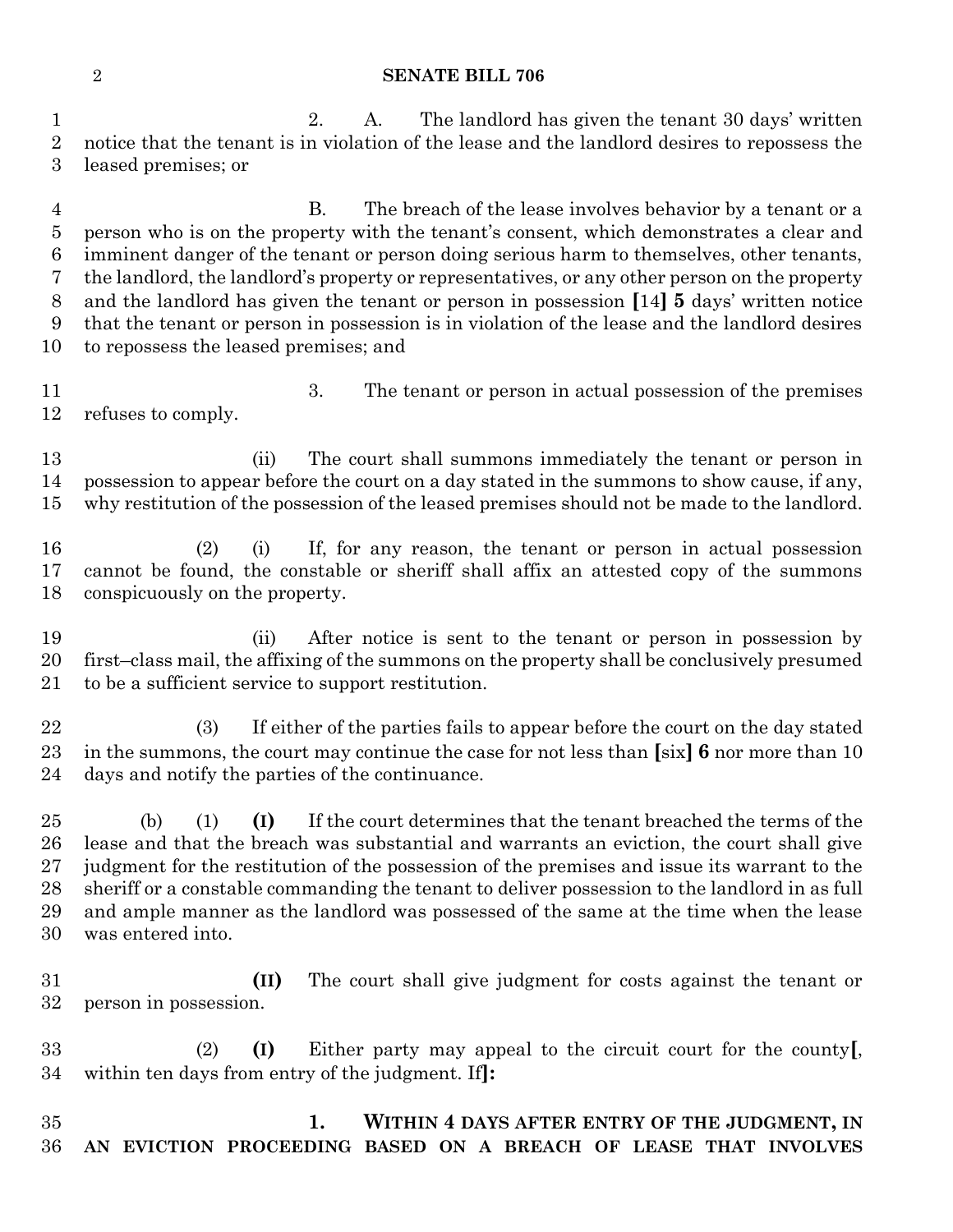## **SENATE BILL 706** 3

| 1<br>$\overline{2}$<br>3<br>$\overline{4}$<br>$\overline{5}$ | BEHAVIOR BY A TENANT OR A PERSON WHO IS ON THE PROPERTY WITH THE<br>TENANT'S CONSENT, WHICH DEMONSTRATES A CLEAR AND IMMINENT DANGER OF<br>THE TENANT OR PERSON DOING SERIOUS HARM TO THEMSELVES, OTHER TENANTS,<br>THE LANDLORD, THE LANDLORD'S PROPERTY OR REPRESENTATIVES, OR ANY<br>OTHER PERSON ON THE PROPERTY; OR    |
|--------------------------------------------------------------|-----------------------------------------------------------------------------------------------------------------------------------------------------------------------------------------------------------------------------------------------------------------------------------------------------------------------------|
| 6<br>7                                                       | 2.<br>WITHIN 10 DAYS AFTER ENTRY OF THE JUDGMENT, IN<br>AN EVICTION PROCEEDING BASED ON ANY OTHER BREACH OF THE LEASE.                                                                                                                                                                                                      |
| $8\,$<br>9<br>10                                             | (II)<br>THE TENANT OR PERSON IN POSSESSION OF THE PREMISES<br>MAY RETAIN POSSESSION UNTIL THE DETERMINATION OF THE APPEAL IF the tenant<br>$(i)$ files]:                                                                                                                                                                    |
| 11<br>12                                                     | <b>FILES</b> with the District Court an affidavit that the appeal<br>1.<br>is not taken for delay; $(iii)$ files                                                                                                                                                                                                            |
| 13<br>14                                                     | 2.<br><b>FILES</b> sufficient bond with one or more securities<br>conditioned upon diligent prosecution of the appeal; [(iii) pays]                                                                                                                                                                                         |
| 15<br>16                                                     | 3.<br><b>PAYS</b> all rent in arrears, all court costs in the case; and<br>$(iv)$ pays                                                                                                                                                                                                                                      |
| 17<br>18<br>19                                               | <b>PAYS</b> all losses or damages which the landlord may suffer<br>4.<br>by reason of the tenant's holding over[, the tenant or person in possession of the premises<br>may retain possession until the determination of the appeal.                                                                                        |
| 20<br>21<br>22<br>23                                         | Upon application of either party, the court shall set a day for the<br>(III)<br>hearing of the appeal not less than [five] 5 nor more than 15 days after the application,<br>and notice of the order for a hearing shall be served on the other party or that party's<br>counsel at least [five] 5 days before the hearing. |
| 24<br>25<br>26                                               | If the judgment of the District Court is in favor of the landlord, a<br>(IV)<br>warrant shall be issued by the court which hears the appeal to the sheriff, who shall execute<br>the warrant.                                                                                                                               |
| 27<br>28<br>29                                               | Acceptance of any payment after notice but before eviction shall not<br>$\left( \mathrm{c} \right)$<br>(1)<br>operate as a waiver of any notice of breach of lease or any judgment for possession unless<br>the parties specifically otherwise agree in writing.                                                            |
| 30<br>31<br>32<br>33                                         | Any payment accepted shall be first applied to the rent or the<br>(2)<br>equivalent of rent apportioned to the date that the landlord actually recovers possession of<br>the premises, then to court costs, including court awarded damages and legal fees and then<br>to any loss of rent caused by the breach of lease.   |